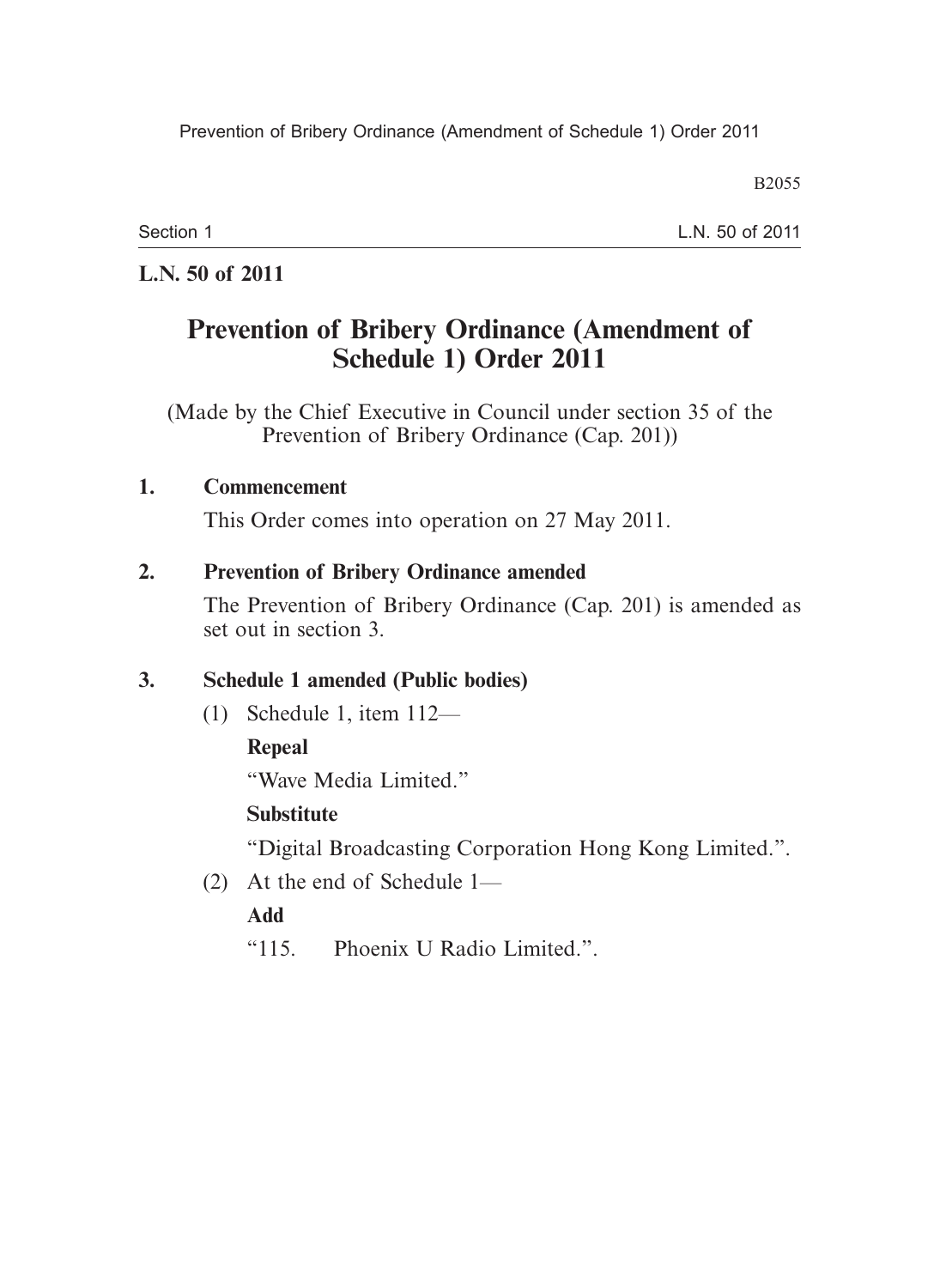Prevention of Bribery Ordinance (Amendment of Schedule 1) Order 2011

B2057

L.N. 50 of 2011

Manda CHAN Clerk to the Executive Council

COUNCIL CHAMBER

22 March 2011